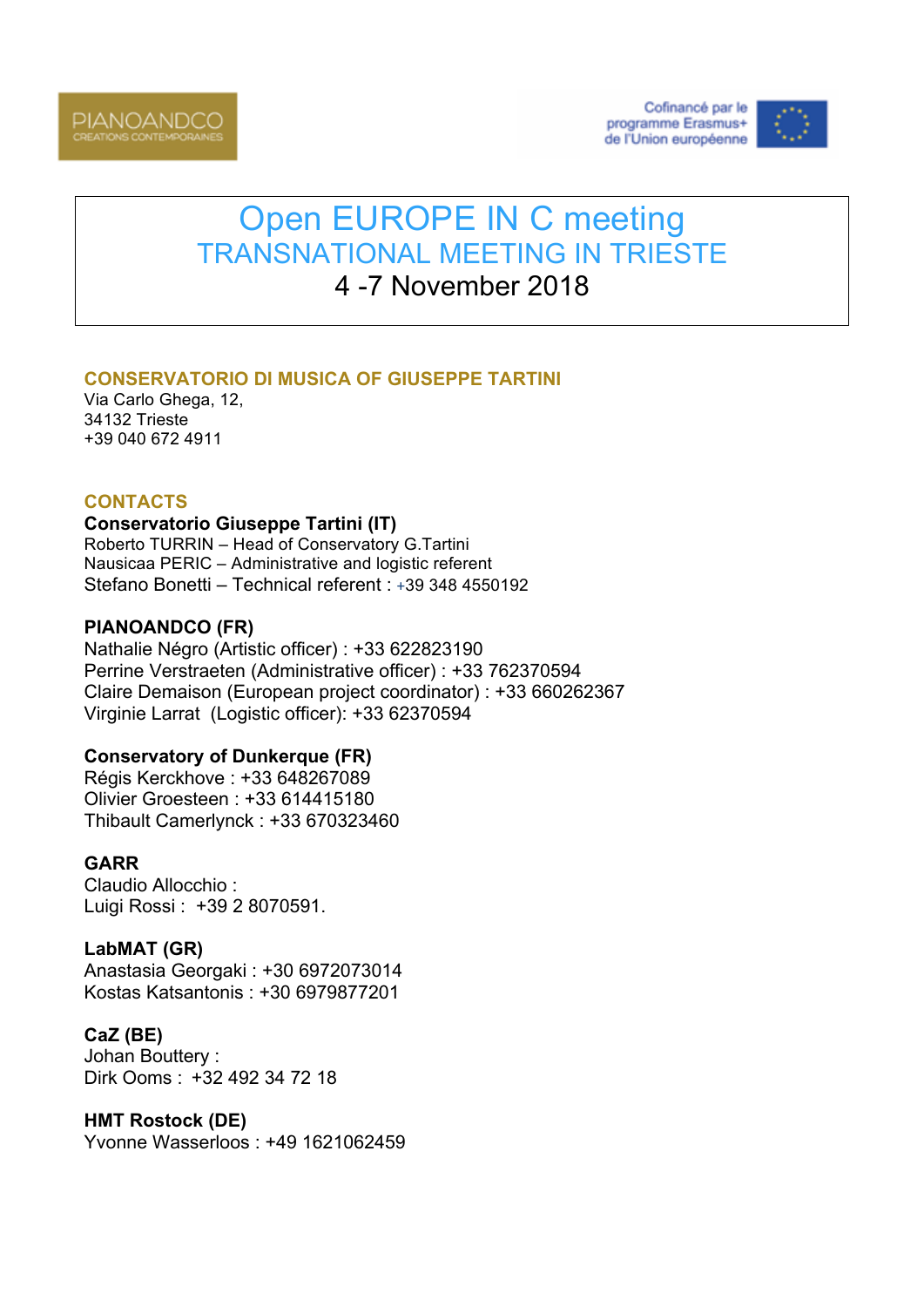# **TRAVELS - ARRIVAL**

#### **Sunday 4th November:**

Arrival from Marseille and Dunkerque (except Perrine) at Trieste airport at 10:50pm Arrival from Greece at Venice airport at 10:40am Arrival from Ostend at Venice airport at 03:15pm Arrival from Rostock at Venice airport at 07:25pm

#### **PROGRAMME**

#### **Monday 5th November:**

**9h00: Welcome coffee** at Conservatorio Giuseppe Tartini

#### **9h30: Kick-off Meeting,**

- who is who?
- Presentation of the project (PIANOANDCO team)
- Guide of the project for partners (Claire Demaison)
- Erasmus+ budget (Perrine Verstraeten)

11h00: Break

**11h15: LOLA System presentation** (Claudio Allocchio et Stefano Bonetti)

**12h30: Lunch** Ristorante Birreria Forst

#### 14h00: **Work in group for operational team :** Administration, logistic, artistic and pedagogy, platform and LOLA.

#### **15h00: Musical workshop around IN C (Nathalie Négro)**

#### **16h30: Visit of Trieste all together (place to be defined)**

18h30: Break and free time

# **20h00: Diner all together**

Ristorante Birreria Forst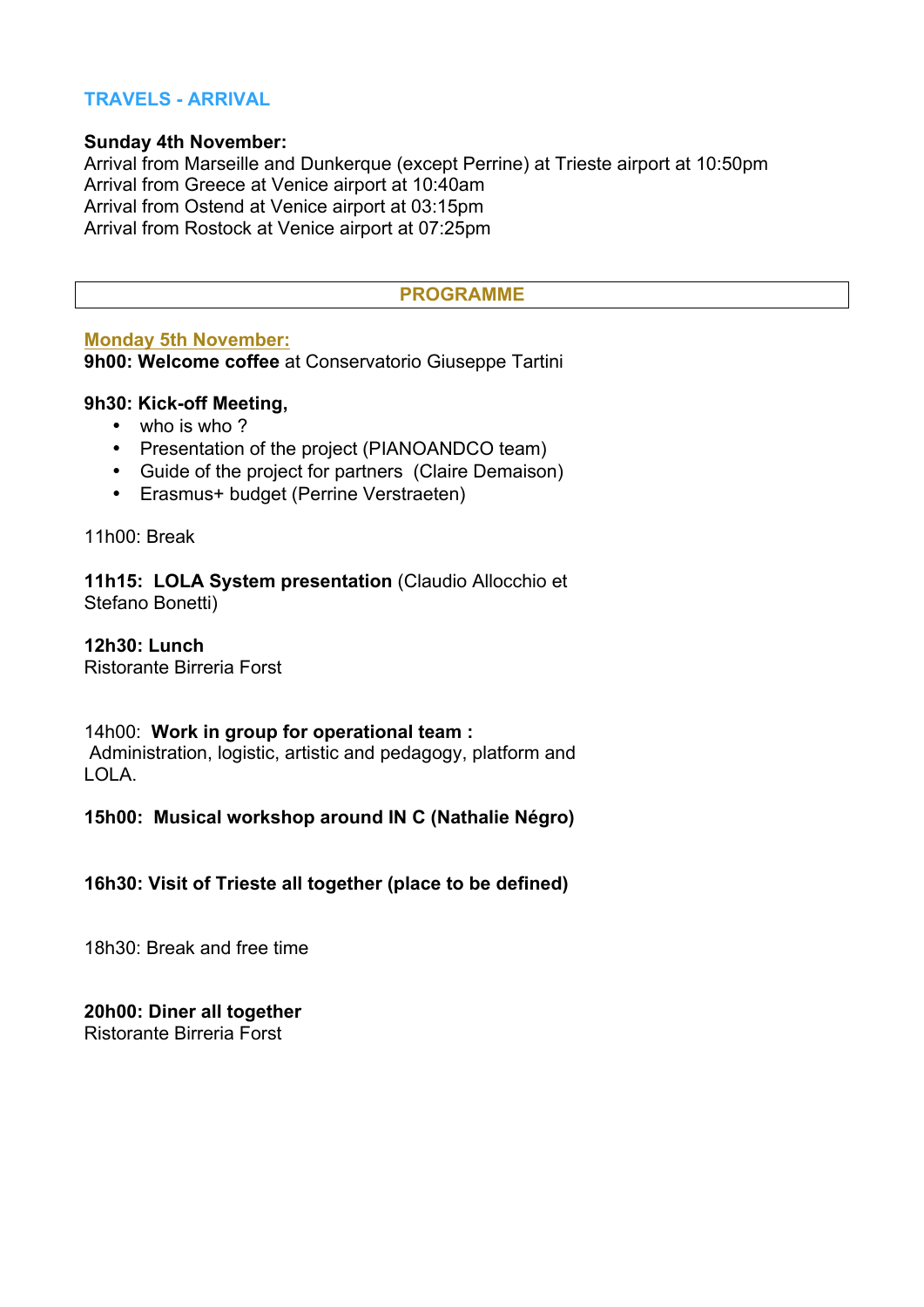# **Thuesday 6th November**

**9h00: Welcome coffee** at Conservatorio Giuseppe Tartini

#### **9h30: Visit of the Recording studio with LOLA**

#### **10h30: Dynamics of collaboration (Claire Demaison, Perrine Verstraeten, Virginie Larrat)**

- Presentation of all the collaborative tools for the coordination of the project
- schedule of the next step for all the activities
- Action plan for each partner
- Common budget to share
- Other questions to share

**12h30 : Lunch** Ristorante Birreria Forst

#### **14h00: Collective intelligence workshop (Claire Demaison)**

- Framework charter of the coopération
- Brainstorming and "World Café" on the collaborative and musical platform to share the needs
- Collaborative work on terms of reference for the platform

#### **17h00: Visit of Trieste all together**

18h30 : Break and free time

#### **20h00: Diner all together**

Ristorante Birreria Forst

#### **Wenesday 7th November :**

**8h00: Breakfast and coffee before departure, informal exchanges**

#### **TRAVELS - DEPARTURE**

Departure from Trieste airport to Marseille at 11:05am Departure from Trieste airport to Dunkerque at 11:05am Departure from Venice airport to Athens at 03:35pm Departure from Venice airport to Ostend at 12:15pm Departure from Venice to Rostock at 08:00pm Departure from Trieste to Roma at 03:00pm